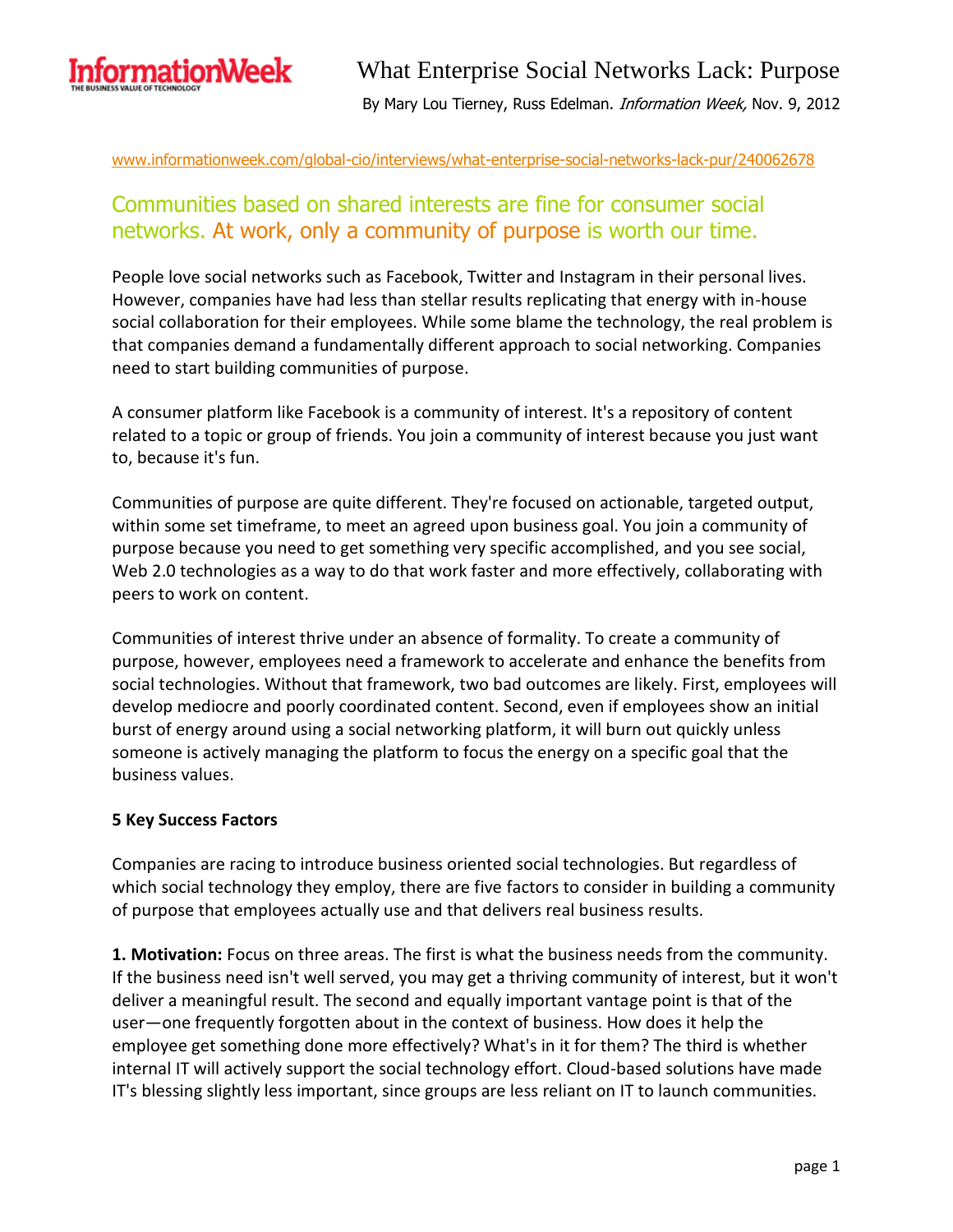

## What Enterprise Social Networks Lack: Purpose

By Mary Lou Tierney, Russ Edelman. Information Week, Nov. 9, 2012

**2. Culture:** If the company culture doesn't value and reward group participation over individual winners, information sharing will be compromised and the community will achieve only limited success. Culture comes not only from the values, trust and collaborative support of the company's leadership; it is driven by how well people support each other and value collective intelligence relative to individual contributions. We have run communities that focus on group success, and we've run ones that reward individual success. In communities where the output benefits the individual, we have found participants increasingly wait until the very last day to submit ideas. They have a lot at stake and are reluctant to reveal their cards too early.

**3. Behavior:** Culture sets the company's mission and expectations for collaboration; behavior is about making sure day-to-day use of social media technology serves the company's goals in practice. This starts with a clear purpose for the community, but it may also require training and giving employees time for collaboration using the community platform. And just because you build it doesn't mean they will come. Mass email as in invitation to participate won't get more people to contribute—personal emails (mail merge!) will. If there's no response to or acknowledgement of content submissions, it can make a contributor feel like they've put something in a black hole. Have a "What's in it for me?" incentive to keep people engaged over the lifecycle of the community.

**4. Influencers:** Social technology has not only flipped the organizational hierarchy upside down, it has spun it around a few times. People who actively contribute to a community of purpose can come from any level in the organization. It breaks the top-down hierarchy, so a person's message, if it's on point, can resonate and carry more weight than executive communications. This creates a new breed of influencer, so you need a strategy to make sure the right message gets heard in an internal community of purpose, and beyond.

**5. Community Maturity:** The maturity level of the community isn't about age, it's about the ability, interest and trust of a group of people to use social networking technologies at work. This maturity is a critical factor that leaders must plan for when crafting a community of purpose framework. Where the maturity level is low, additional time and resources may be needed to shepherd a community. When maturity's high, companies should explore new ways to foster greater and broader participation. One way is to relinquish increasing levels of decision-making control to the community. Leaders in a mature community can be tapped to evangelize with low-maturity communities in communicating the successes using higher maturity-level techniques.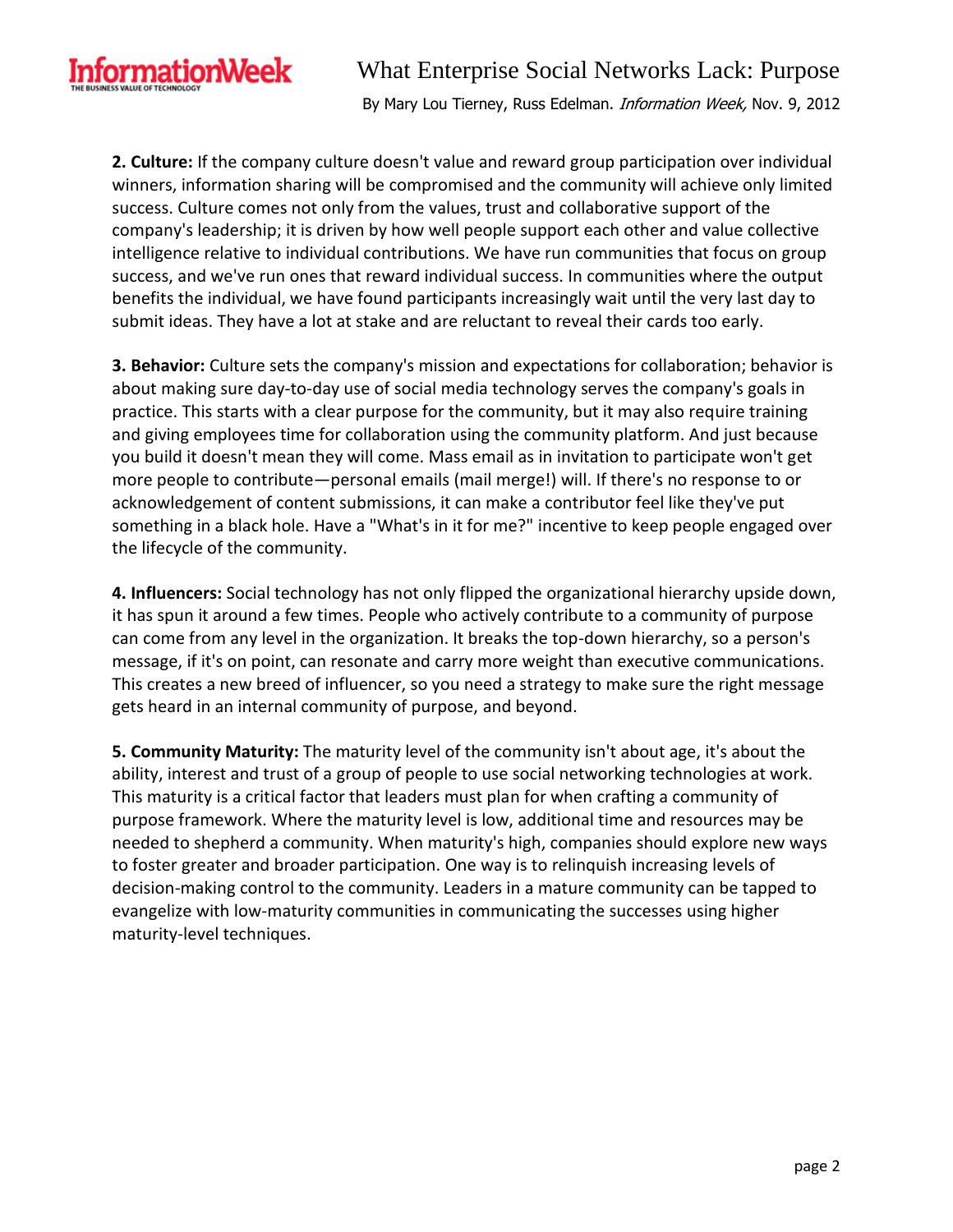

### **Next Steps**

As is the case with many technology and change-management initiatives, there is a general formula for success when implementing social networking technology for employee collaboration. We recommend four key areas of focus to implement a community of purpose.

**1. Targeted Business & User Value:** Focus on a particular area, such as one that can produce measurable cost savings in a targeted expense area (such as travel, benefits or office equipment). Another could be the development of apps for a particular technology platform. Focus on concrete goals, like a discussion area on how to reduce customer wait times by 50% in 12 months. State the purpose of the community clearly to both the business and the user community audience. Measurable results can then serve as fertile ground for launching other communities.

**2. Inventory Current State & Interest:** Regularly conduct candid assessments of the intended community-of-purpose participants about their perceptions of the value of participating in the community and how well the technology is working for them. For example, ask about:

- the cost-benefit of time invested;
- **EXED** unexpected benefits, like growing their internal network or connecting with people they may not have otherwise, ties that ended up helping them in some other way; and
- **their tolerance for automated, community-driven selection of output, such as voting** that lifts some comments above others.

Take these factors into account as you assess which community attributes have the highest likelihood of success. Does the community like voting and commenting, or using game theory techniques, stock trading or prediction markets? Is the community benefiting from community involvement? These will all help in determining the appropriate approach for the communityof-purpose initiative.

**3. Small, Demonstrable Steps:** A short (two- to six-week), focused program for a broader audience (e.g., innovation program for a specific product or business) or focused area with a specific business purpose (e.g., improving account management) is well-suited for the introduction of a community of purpose. Once a company succeeds with a community, it can establish another. Open-ended challenges about the "next big thing" don't work—they're a community without a purpose.

**4. Review & Refine:** Continually collect meaningful empirical data in terms of engagement, results and feedback and incorporate this into future refinements of the community of purpose. Having hard data will make it easier to show the value the community of purpose is delivering to the enterprise. For example, if there is a rumor about who is/isn't participating in a